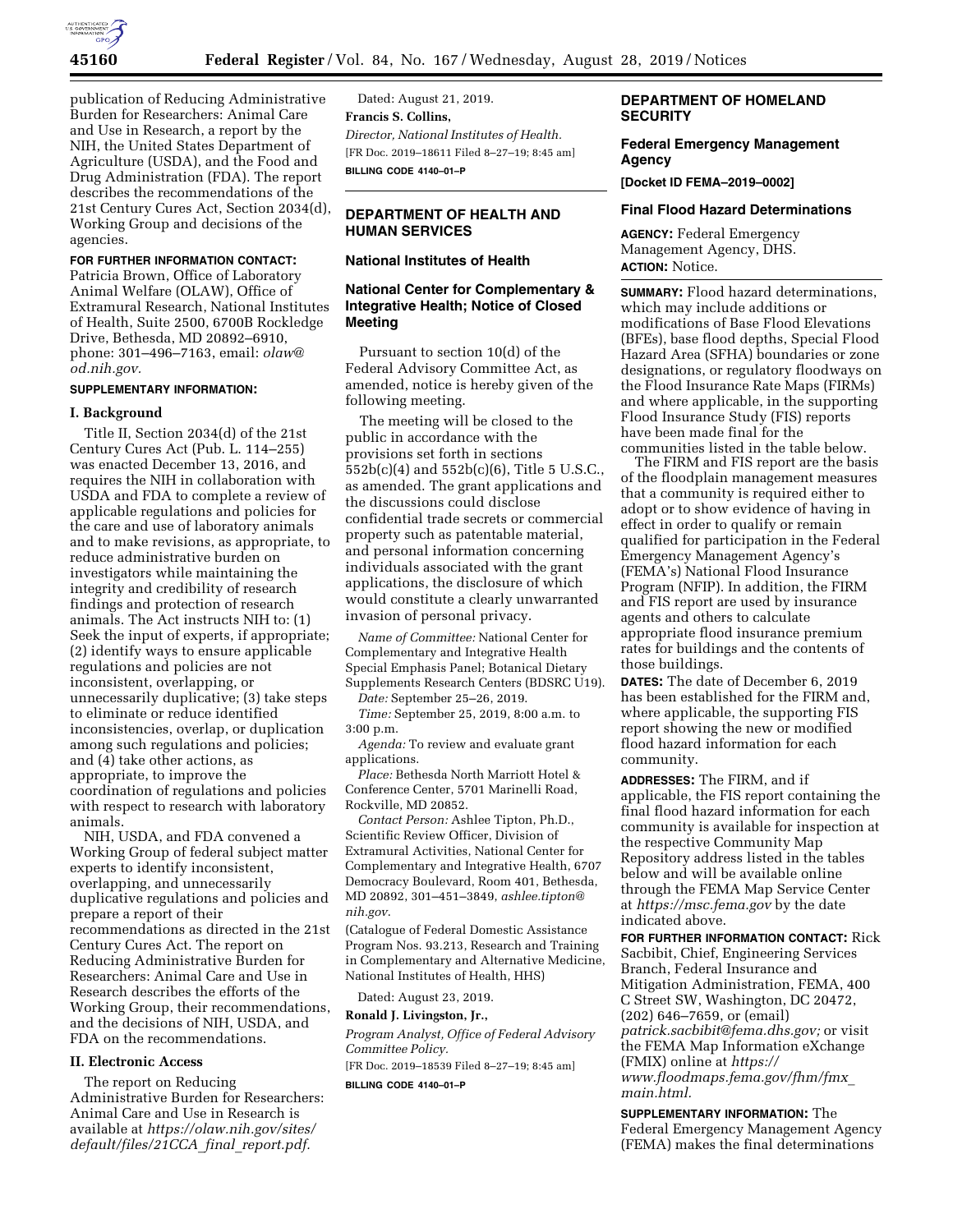listed below for the new or modified flood hazard information for each community listed. Notification of these changes has been published in newspapers of local circulation and 90 days have elapsed since that publication. The Deputy Associate Administrator for Insurance and Mitigation has resolved any appeals resulting from this notification.

This final notice is issued in accordance with section 110 of the

Flood Disaster Protection Act of 1973, 42 U.S.C. 4104, and 44 CFR part 67. FEMA has developed criteria for floodplain management in floodprone areas in accordance with 44 CFR part 60.

Interested lessees and owners of real property are encouraged to review the new or revised FIRM and FIS report available at the address cited below for each community or online through the

FEMA Map Service Center at *[https://](https://msc.fema.gov) [msc.fema.gov.](https://msc.fema.gov)* 

The flood hazard determinations are made final in the watersheds and/or communities listed in the table below.

(Catalog of Federal Domestic Assistance No. 97.022, ''Flood Insurance.'')

### **Michael M. Grimm,**

*Assistant Administrator for Risk Management, Department of Homeland Security, Federal Emergency Management Agency.* 

| Community                                      | Community map repository address                                                                                                                                                                                                                                                                                                                          |
|------------------------------------------------|-----------------------------------------------------------------------------------------------------------------------------------------------------------------------------------------------------------------------------------------------------------------------------------------------------------------------------------------------------------|
|                                                | <b>Bladen County, North Carolina and Incorporated Areas</b><br>Docket No.: FEMA-B-1523                                                                                                                                                                                                                                                                    |
|                                                | Town Hall, 411 Ivey Street, Bladenboro, NC 28320.<br>Bladen County Planning Department, 450 Smith Circle Drive #N8, Eliz-<br>abethtown, NC 28337.                                                                                                                                                                                                         |
|                                                | Brunswick County, North Carolina and Incorporated Areas<br>Docket Nos.: FEMA-B-1523 and B-1616                                                                                                                                                                                                                                                            |
|                                                | City Hall, 4889 Vernon Road, Northwest, NC 28451.<br>Town Hall, 334 Main Street, Navassa, NC 28451.<br>Brunswick County Government Complex, 30 Government Center Drive<br>Northeast, Bolivia, NC 28422.                                                                                                                                                   |
|                                                | Columbus County, North Carolina and Incorporated Areas<br>Docket No.: FEMA-B-1523                                                                                                                                                                                                                                                                         |
| Town of Fair Bluff ……………………………………………………………………… | City Hall, 24 Hill Plaza, Whiteville, NC 28472.<br>Boardman Town Hall, 1241 Old Boardman Road, Evergreen, NC<br>28438.<br>Town Hall, 1175 Main Street, Fair Bluff, NC 28439.<br>Town Manager's Office, 1108 East 5th Street, Tabor City, NC 28463.<br>Columbus County Planning Department, 111 Washington Street,<br>Whiteville, NC 28472.                |
|                                                | Durham County, North Carolina and Incorporated Areas<br>Docket No.: FEMA-B-1616                                                                                                                                                                                                                                                                           |
|                                                | Durham City-County Hall, 101 City Hall Plaza, Durham, NC 27701.                                                                                                                                                                                                                                                                                           |
|                                                | Granville County, North Carolina and Incorporated Areas<br>Docket No.: FEMA-B-1616                                                                                                                                                                                                                                                                        |
|                                                | Planning and Zoning Department, 111 Masonic Street, Creedmoor, NC<br>27522.<br>Planning Department, 300 Williamsboro Street, Oxford, NC 27565.<br>Department of Planning, 415 Central Avenue, Butner, NC 27509.<br>Town Hall, 113 Tally Ho Road, Stem, NC 27581.<br>Granville County Planning Department, 122 Williamsboro Street, Ox-<br>ford, NC 27565. |
|                                                | New Hanover County, North Carolina and Incorporated Areas<br>Docket No.: FEMA-B-1523                                                                                                                                                                                                                                                                      |
|                                                | New Hanover County Planning and Land Use Department, 230 Gov-<br>ernment Center Drive, Suite 110, Wilmington, NC 28403.                                                                                                                                                                                                                                   |
|                                                | Pender County, North Carolina and Incorporated Areas<br>Docket No.: FEMA-B-1523                                                                                                                                                                                                                                                                           |
|                                                | Town Hall, 200 North Town Hall Avenue, Atkinson, NC 28421.<br>Pender County Planning Department, 805 South Walker Street,<br>Burgaw, NC 28425.                                                                                                                                                                                                            |
|                                                | Person County, North Carolina and Incorporated Areas<br>Docket No.: FEMA-B-1616                                                                                                                                                                                                                                                                           |
|                                                | Planning Department, 105 South Lamar Street, Roxboro, NC 27573.                                                                                                                                                                                                                                                                                           |